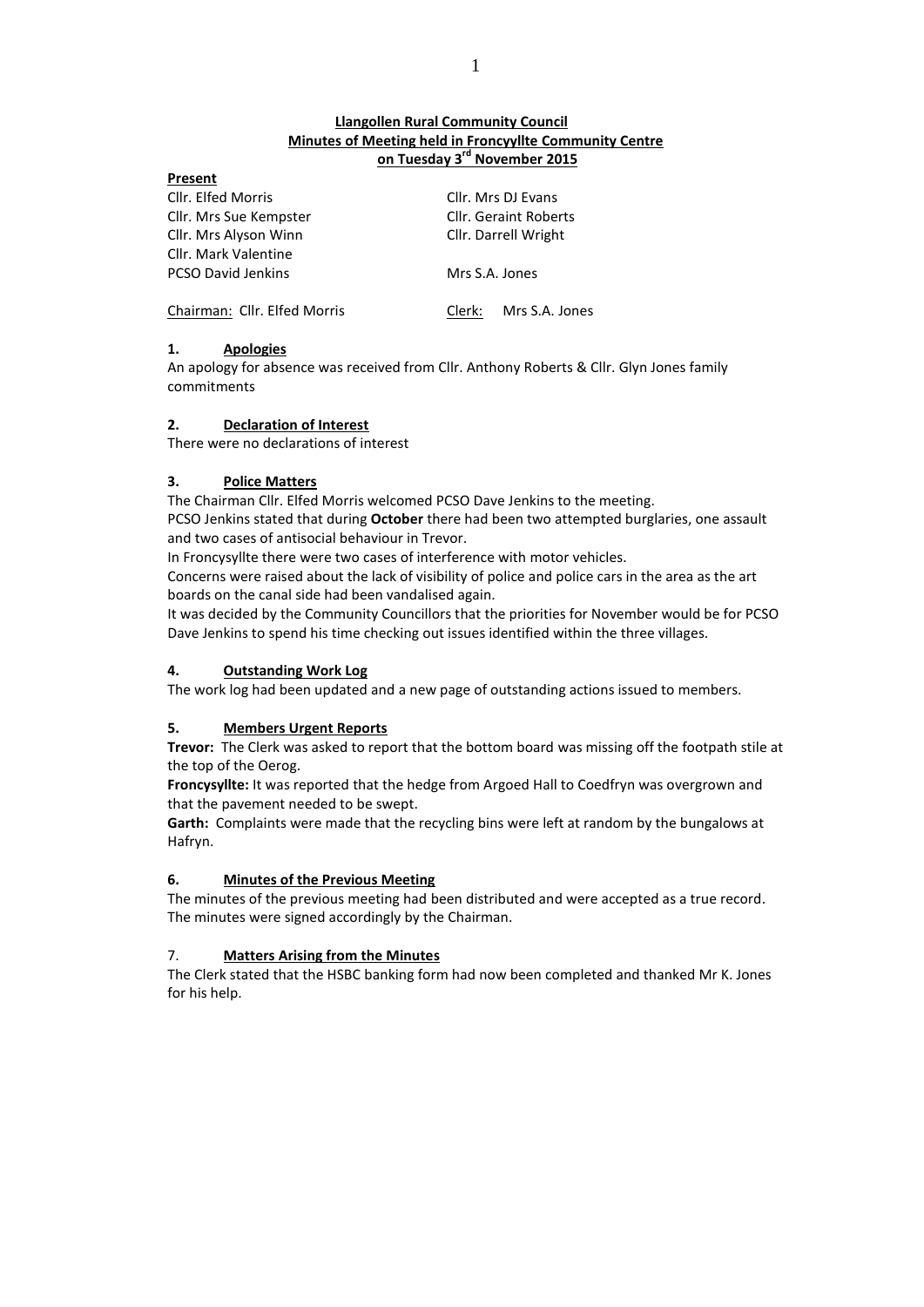### **8. Planning**

#### **Planning Applications:**

Erection of a building to contain three gas engines and three steam boilers, erection of electrical substation building, oil tank compound, a duct from the press abatement system to carry process emissions to the SEKA (WESP) stack and associated infra structure to support existing production operations.

#### **Kronospan Ltd., Holyhead Road, Chirk P/2015/0726**

(This is a planning application for development adjoining our community).

Proposed new two storey building to form garage with office over an existing car park to be used as ancillary accommodation to the day nursery.

The Towers Nursery, Llangollen Road, Trevor. P/2015/0809

(The Members were not able to make a decision on this application as they were waiting for the plans to arrive).

#### **Certificates of Decision:**

Demolition of existing garages and erection of new garages / workshop. **Cromwell Terrace, Garth. P/2015/0653 – Granted**

Two storey side extension, single storey rear extension, erection of new triple garage in new location and removal of existing garage.

**Bron Y Graig, Gilfach Road, Froncysyllte P/2015/0670 – Granted**

Two storey extension (previously granted under code no. P/2010/0751) **Tower View, Holyhead Road, Froncysyllte P/2015/0675 - Granted**

Erection of new replacement stone boundary wall (length and height as existing) **Angorfa, 3 Canal Terrace, Froncysyllte P/2015/0715 - Granted**

Erection of new dwelling (2 Bed) with associated access and landscaping on land to the rear of Glen Craig.

**Glen Craig, Llangollen Road, Trevor P/2015/0599 - Refused**

### **9. Correspondence**

**E.Mail**

#### **Welsh Local Government Association**

No Council mergers until after the 2016 elections.

### **Welsh Government:**

Welsh Assembly Government seeking views on healthcare services in Wales. Welsh Assembly Government Finance Committee – Consultation draft public service Ombudsman (Wales) bill

Welsh Assembly Government Charging for parking and the relationship to High Streets and their success.

### **WCBC:**

Difficult Decisions Consultation Event. Minutes & Agenda – Wrexham Town & Community Council Forum 15/10/15. Together in Wrexham Enabling Grants – The role of Community Councils.

#### **One Voice Wales:**

Budget / Precept training - module 21 Local Government Finance Advanced 9/12/15 in Mold. Training programme – November.

Training, confirmation of booking – Devolution of Services.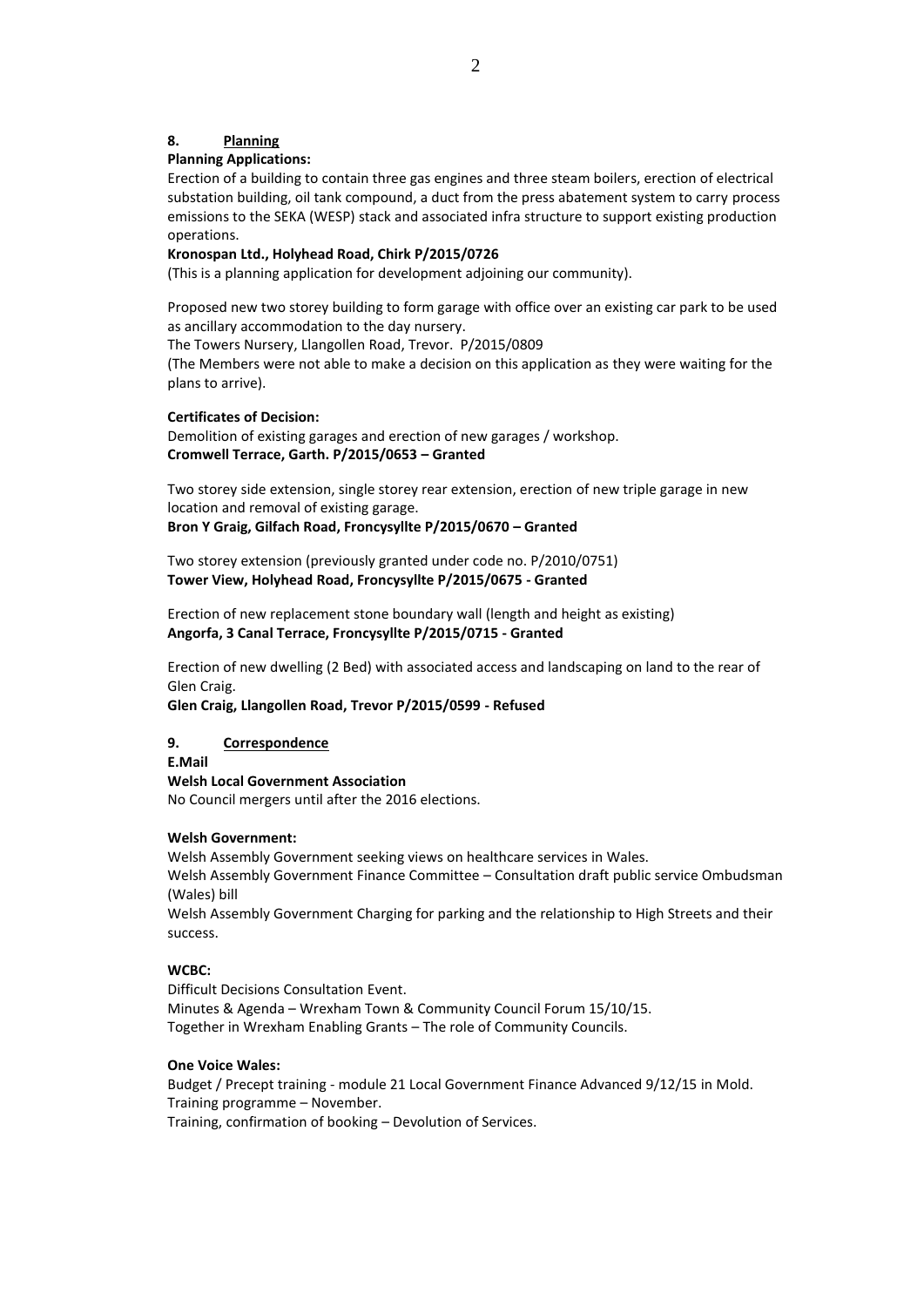#### **General:**

Independent Remuneration panel for Wales draft Annual Report. Grow Wild Community Project funding. Appointment of Trustees for Wales – Heritage Lottery Fund.

Wrexham Area Civic Society- Annual Awards Evening. New Funding for Community Green Spaces – Tesco.

Rural Development programme – Funding advice surgeries on New Leader funding opportunities. Rev. Matt Wilkinson asking if the Community Council could help with some financial assistance towards trimming the trees in the Cemetery of St. David's Church, Froncysylte.

### **Receipts:**

Mr PJ Ankers Peter Green Groundcare.

### **10. Leasing of Playgrounds**

Some correspondence has been received from the Solicitor acting for the Community Council regarding the Woodlands Grove playground. The Clerk has replied to the queries by e mail.

### **11. Footpaths & Roadways**

A quote has been received for cutting the footpaths in Garth, Trevor & Froncysyllte, this was approved.

### **12. Projects 2015/2016**

Cllr. Mark Valentine stated that there were concerns about the security aspect at Garth School as at the moment anyone could just walk into the school. Talks have taken place between Wrexham County Borough Council and the Head teacher to move the Secretary's office and create a new entrance into the school. The funding from Wrexham County Borough Council is an issue, but they would look at this more favourably if a degree of match funding could be found. Councillors agreed that if needed they would give money out of their project fund. £1,000 from Garth and £1,000 from Trevor.

### **13. Meetings**

Cllr. Elfed Morris and Cllr. Mrs Sue Kempster had attended a Wrexham County Borough Council meeting on Difficult Decisions.

Cllr. Elfed Morris, Cllr. Mrs Sue Kempster and Cllr. Mrs Joyce Evans had attended a One Voice Wales training course on Devolution of Services.

Cllr. Mrs Alyson Winn had attended a Wrexham Town & Community Forum meeting. The Clerk had attended a Finance training course.

#### **14. Noddfa Cemetery Report**

Nothing to report

### **15(a). Playgrounds**

One quote has been received for grass cutting in the playgrounds. The Clerk is to obtain a further two quotes.